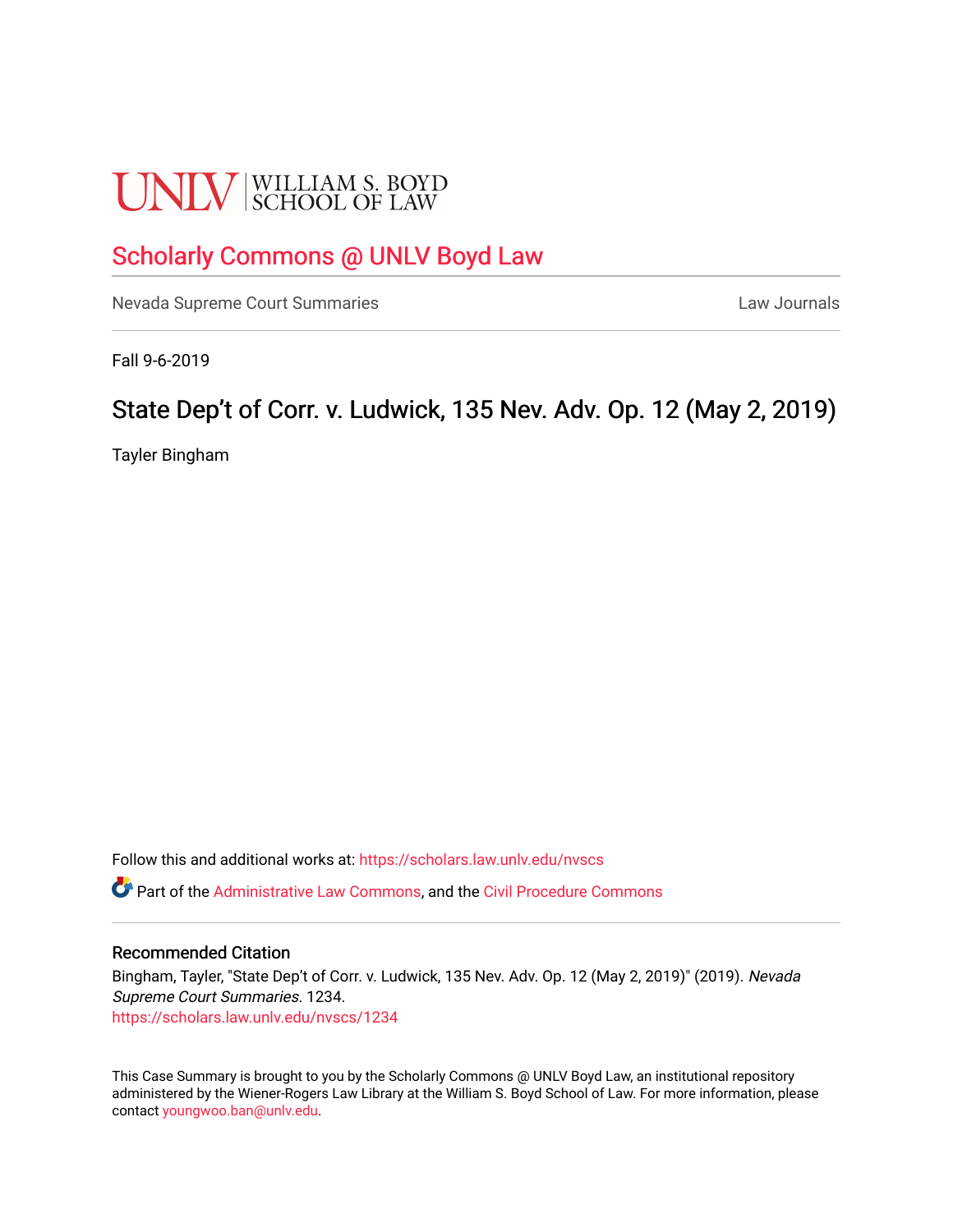*State Dep't of Corr. v. Ludwick*, 135 Nev. Adv. Op. 12 (May 2, 2019)<sup>1</sup>

## CLEAR ERROR: ADMINISTRATIVE REVIEW OF TERMINATION

## **Summary**

The Court determined that (1) a hearing officer must also give deference to the agency's determination that a crime is so serious that termination serves the public good, even when the agency has no published regulation dictating that outcome, and (2) an administrative hearing officer committed a clear error of law in relying, in any way, upon an invalid regulation to review an agency's determination to terminate for a first-time disciplinary action.

# **Background**

Brian Ludwick worked for the Nevada Department of Corrections ("NDOC") as a correctional officer. He was assigned to Unit 1 which housed inmates returning from solitary confinement and inmates with violent tendencies. During his shift, Ludwick began to feel unwell and, after failing to contact his supervisor, he left the unit. The supervisor then reported Ludwick for abandoning his post.

NDOC reviewed the report, then charged him with violating four different administrative regulations relating to his employment.<sup>2</sup> NDOC then terminated Ludwick's employment. Following termination, Ludwick administratively appealed.

After reviewing the case, the hearing officer ultimately determined that Administrative Regulation 339, which was one of the four administrative regulations NDOC charged Ludwick with breaking, was invalid because the State Personnel Commission ("SPC") never approved it. However, the hearing officer then used AR339 to gauge officers' expectations to determine whether Ludwick's actions constituted inexcusable neglect under another regulation and justified termination for a first-time offense. Ultimately, the hearing officer reversed Ludwick's termination, and NDOC consequently filed a petition for judicial review, which the district court denied.

# **Discussion**

The Court reviews a district court's denial of an agency's petition for judicial review the same way the district court did initially: a de novo review for clear error of a hearing officer's determination.<sup>3</sup>

<sup>1</sup> By Tayler Bingham.

<sup>&</sup>lt;sup>2</sup> Nevada Administrative Code ("NAC") 284.650(1) (activity incompatible with employee's conditions of employment), NAC 284.650(3) (violating or endangering the security of the institution), NAC 284.650(7) (inexcusable neglect of duty), and NDOC's Administrative Regulation ("AR") 339.05.15 (neglect of duty—leaving an assigned post while on duty without authorization of a supervisor).

<sup>3</sup> *See* Taylor v. State Dep't of Health & Human Serv., 129 Nev. 928, 930, 314 P.3d 949, 951 (2013).